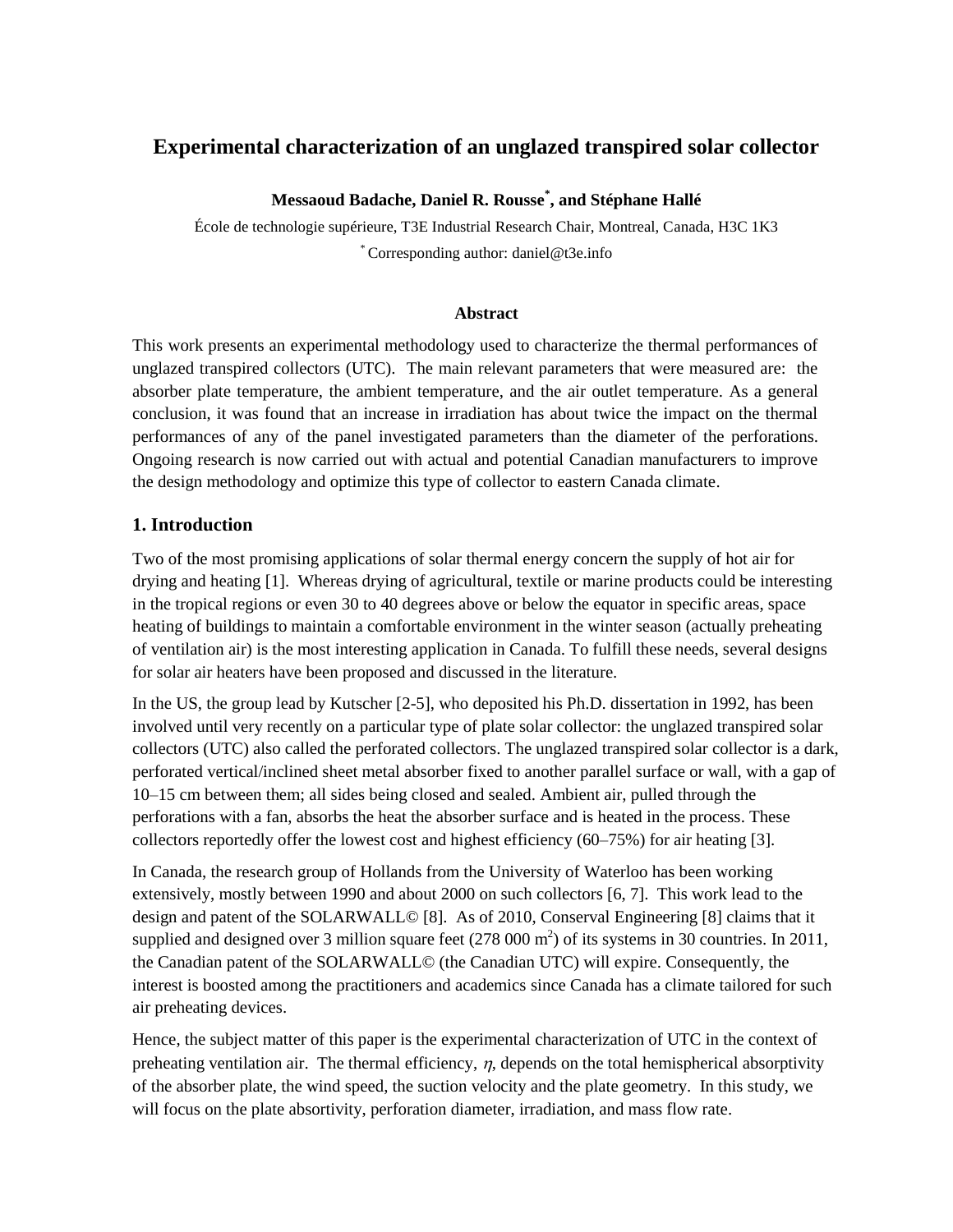The objectives were to: (1) design, built, and evaluate a first UTC prototype upon which several elementary tests were to be carried out; (2) evaluate the performance of three different absorber plate coatings for several conditions; (3) propose a first experimental project upon which further projects will be build.

# **2. Energy balance and efficiency of the UTC**

The investigated configuration is schematically described in Fig. 1(a). On the left-hand side, the artificial source of radiation (discussed later) is depicted while the thermal collector is shown on the right-hand side. The important variables here are the ambient temperature,  $T_{\text{amb}}$ , the collector average temperature,  $T_{\text{abs}}$ , and the outlet temperature,  $T_{\text{out}}$ , that will be used to compute  $\eta_{\text{coll}}$ . The mass flow rate is also a predominant variable that must be measured.

Fig.1(b) shows the overall energy balance on both the absorber plate and the plenum. To establish such a balance several assumptions were formulated.

#### **2.1. The working assumptions**

To permit an analysis of the UTC's efficiency, several assumptions have to be formulated: (1) the mass flow rate through the perforation is assumed to be homogeneous; (2) the reverse flow across the perforation is neglected; (3) the absorber plate is considered to be diffuse and gray; (4) losses along the plenum edge are neglected; (5) the absorber and back plate temperatures are assumed to be isothermal throughout their respective surfaces and thicknesses; (6) convection losses from the plate to the environment are considered negligible; (7) air thermophysical properties are assumed to be constant and evaluated at an average temperature  $(T_{amb}+T_{out})/2$ ; (8) the back plate is perfectly insulated.

These assumptions are consistent with studies carried-out earlier [2, 4] and are discussed in [9].

# **2.2. The energy balance**

Overall, the thermal measurements allowed computing the thermal power of the unit which is simply obtained from the incident solar (artificial) radiation minus all types of heat losses. Strictly, one could establish an energy balance on the absorber plate, on the plenum air, and on the back plate (which is neglected here). These balances call for the evaluation of radiative and convective heat fluxes. But here, the sole interest is the efficiency of the collector defined such as:

$$
\eta_{coll} = \frac{\dot{m}_{out}c_p \left( T_{out} - T_{amb} \right)}{G_T A_{coll}} \tag{1}
$$

The efficiency is then the ratio of the useful recovered power,  $Q_{\text{util}}$ , to the total (artificial) solar power input on the surface.

# **3. Experimental apparatus**

The experimental apparatus involves three main parts: the perforated collector; the air collecting and exhausting system; and the solar simulator.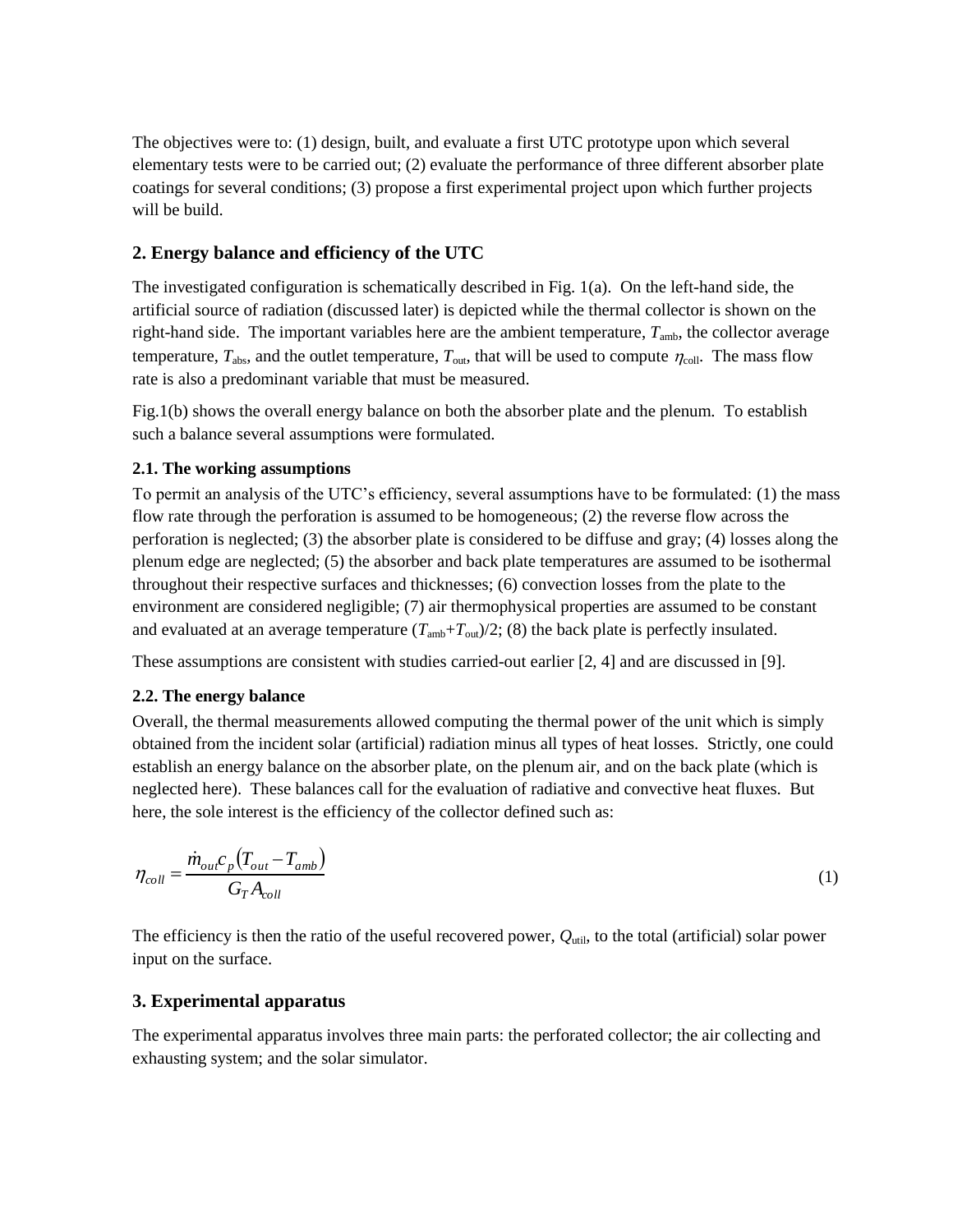

Fig. 1: (a) Schematic of the experimental apparatus; (b) energy balance on the collector.

# **3.1. The perforated collector**

The perforated collector has been designed and constructed at CTT-ETS. It is designed to be installed vertically and involves the absorber plate itself, the back plate, and the insulation layer. The overall size is 1.778 m x 0.60 m x 0.15 m based on the study of Kutscher [2]. The back plate of the apparatus involves a horizontal slot to suck the air into an horizontal duct into which the mass flow rate is measured. The external surface of the collector (absorber plate) is made of galvanized steel. Thirtyeight mm  $(1\frac{1}{2})$  of polystyrene provide the appropriate insulation. The overall thermal resistance is estimated to be equal to  $1.2 \text{ m}^2 \text{K/W}$ . The whole apparatus is fixed on a wooden base designed for positioning and moving the collector while ensuring stability. The rear part, the bottom, the top, and the sides are insulated. The whole collector also enables installation as a part of a wall.

With respect to former studies [2, 6, 7], a triangular (staggered) pattern was chosen for perforations with a 24.5 mm pitch. Three different galvanized steel absorbers were used for the tests: the first was coated with non reflective black paint from the market; the second plate was covered with Thurmalox 250 selective black coating (Dampney); and the third plate was left untreated.

# **3.2. The ventilation air system**

The plenum thickness is 15 cm and a 160 CFM (75.5 L  $s^{-1}$ ) axial inline duct ventilator (DB206) is used [4]. The ventilator creates a negative pressure in the plenum, drawing heated air through the perforations. A variable drive (3PN116B, 110/120 V, 60Hz) ensures proper control. An exhaust pipe (15 cm OD, 1.5m length) was added to remove the heat away from the unit to avoid any thermal contamination of the experiment.

# **3.3. The radiative heat source**

The artificial solar simulator involves 28 globe®-6550 projectors with T3/J-TYPE /78mm, 150 Watts, bulbs that collectively provide a total radiative intensity of 4.2 kW. Metal Halide Short Arc lamps were first selected as their spectrum is close to that of the sun. However, these lamps could not be used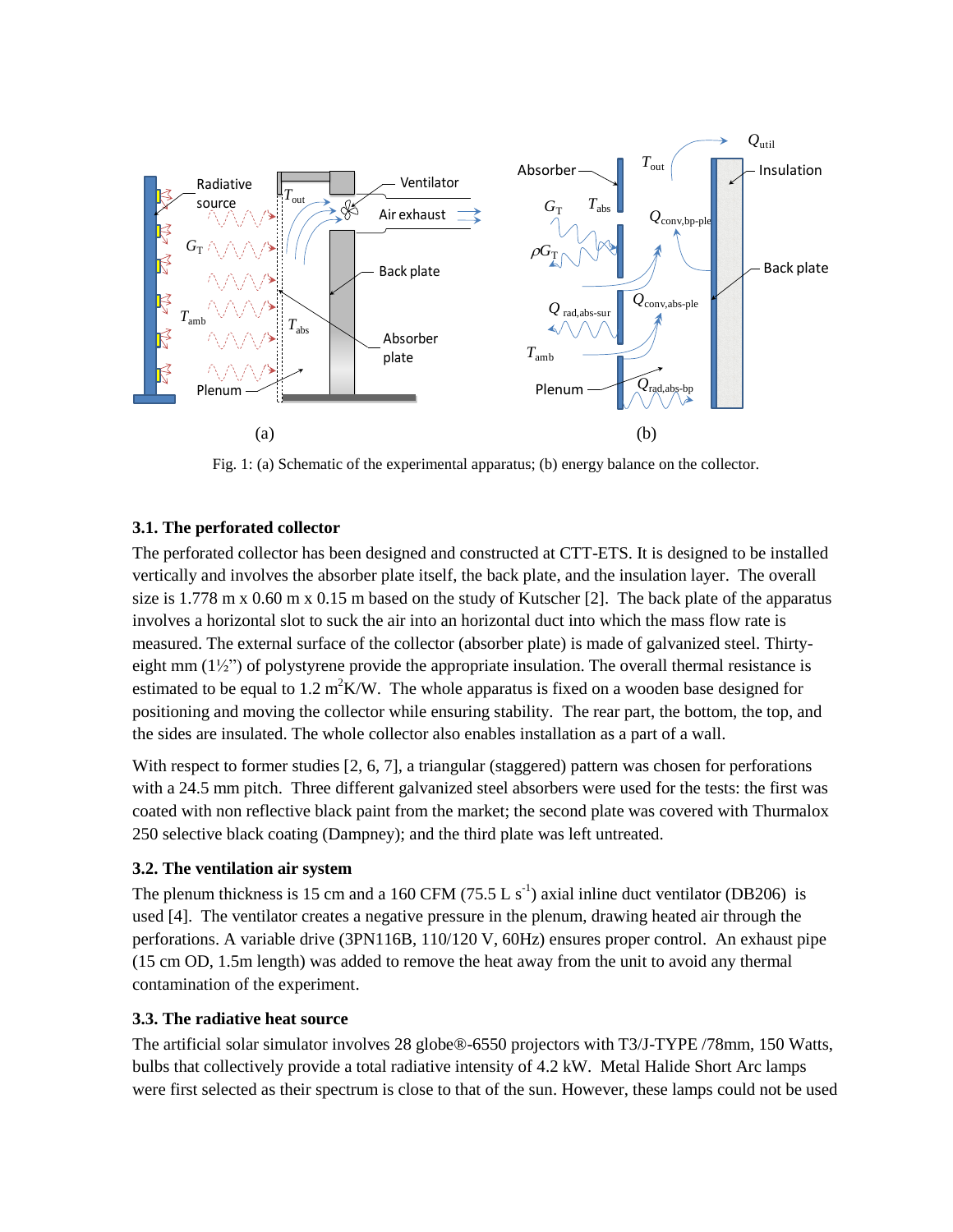since our lab would have required major modifications (Security and air conditioning). Instead, classical halogen lamps producing an irradiation between 300 and 700  $W/m<sup>2</sup>$  were selected as they provide a spectrum close to that of a black body at 3500 K.

The spectral distribution of the irradiation *G* is sufficiently close to that of the Sun as its maximum emission occurs at  $\lambda = 0.8$  µm while that of the sun is at  $\lambda = 0.5$  µm. Indeed, on the range 0.4<  $\lambda$  <0.9 m, the absorber plate is assumed to have constant properties.

The European standard described by the CSTB [10] was observed to ensure proper installation of our own facility.

# **4. Experimental measurements**

The instrumentation used permitted to obtain:

- The total hemispherical irradiation received by the absorber plate,  $G_T$ ;
- The relevant temperatures,  $T_{\text{amb}}$ ,  $T_{\text{abs}}$ ,  $T_{\text{out}}$ ;
- The mass flow rate at the exit off the duct ventilator,  $\dot{m}_{out}$ .

# **4.1. The irradiation measurement**

A Kipp & Zonen CMP11 pyranometer ( $\pm 7$  W/m<sup>2</sup>) involving a 32 junctions thermopile was used to evaluate the irradiation provided by the lamps. This pyranometer may be used either with a multimeter or data acquisition system. It is a class 1 instrument according to the WMO (ISO 9060). It's normal sensitivity is  $S = 9.17 \mu V/(W/m^2)$ . As in other such instruments, the irradiation,  $G_T$ , incident on the absorber plate can be obtained by dividing the output tension signal,  $U_{\text{emf}}$ , by the nominal sensitivity, *S*, of the device. The uncertainty on this measurements is taken as  $\Delta G_T/G_T = 0.01$ .

Standard care has to be taken with de device, that is: (1) the glass must be clean and scratches free; (2) the desiccant must be examined to avoid humidity; (3) parallelism must be ensured between the plane of the device and that of the absorber; and (4) geometrical caution has to be taken to ensure that the device receives the same power than the absorber plate.

# **4.2. The mass flow rate**

Hot wire anemometry (TSI, Velocicalc 8347) was used to measure air velocities. This very sensitive probe, both for temperature and velocity , allows measurements in the range 0 m/s to 30 m/s with an uncertainty of 3% of reading or  $\pm 0.015$  m/s whichever is greater. A typical velocity obtained was about 2 m/s for the maximum pressure drop. To obtain the mass flow rate, the mean velocity, *V* , in the fully developed region of the exhaust pipe is obtained from the average of the velocity measured at the pipe axis and the velocity measured at the a point located between the pipe axis and the solid surface. The velocity  $\overline{V}$  is multiplied by the air density,  $\rho$ , at  $T_{\text{out}}$ , and by the cross section surface area, *A*cs. Since the flow is fully turbulent, the velocity profile is fairly flat across the pipe section.

The uncertainty on this measurements is taken  $\Delta V/V = 0.03$ . The uncertainty on  $\rho$  is assumed to be  $\Delta \rho / \rho = 0.02$  and that on the surface area is  $\Delta A_{cs}/A_{cs} = 0.01$  for a total uncertainty on the mass flow rate of  $\Delta \dot{m}_{out} / \dot{m}_{out} = 0.04$ .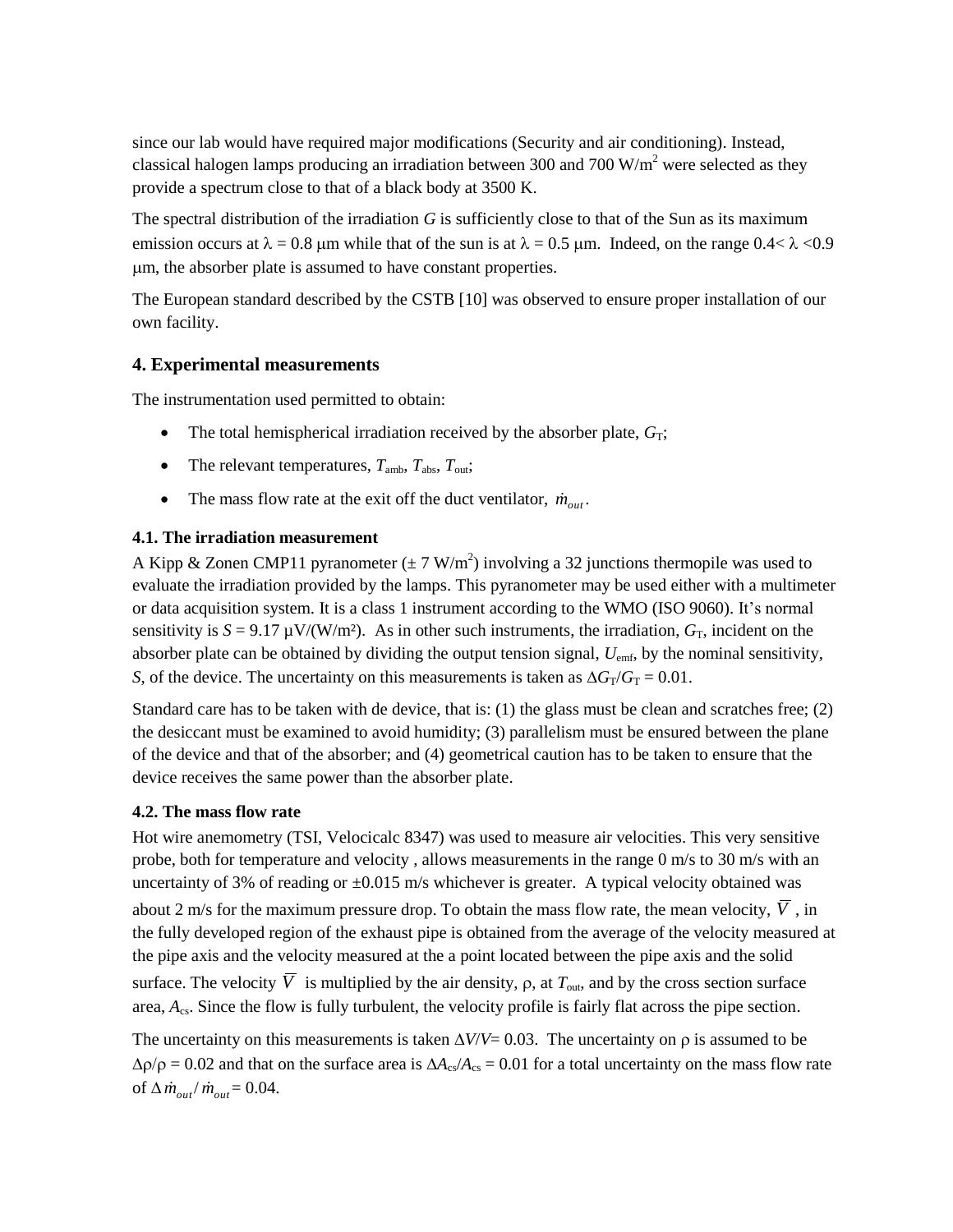#### **4.3. The temperature**

Three types of temperature measurements were necessary for the experiments: (1) the ambient air temperature,  $T_{amb}$ ; the outlet air temperature,  $T_{out}$ , and the absorber surface temperature,  $T_{abs}$ .

In all cases, temperature was measured with 29 calibrated Omega K-type thermocouples. The uncertainty on this measurements is  $\Delta T/T = 0.02$ . Their dynamic range (0-1370<sup>o</sup>C) is more than needed. Calibration has been carried out only in the range  $0-50^{\circ}$ C. The temperature measurement spatial distribution was as follows: 24 evenly spaced thermocouples were bonded to the inner surface of the absorber plate (to verify the isothermal assumption) measuring,  $T_{\text{abs}}$ ; one thermocouple was measuring the air temperature in front of the unit,  $T_{amb}$  (this thermocouple was shielded from the lamps); one was measuring air temperature behind the unit (to evaluate whether or not the one in the front was biased by the radiative flux); another thermocouple was measuring the temperature at the exhaust inlet (before the fan)  $T_{\text{out}}$ , another one was located in the fully developed region, downstream in the exhaust to estimate the density, one far away from the apparatus in the lab; and a final one just outside the exhaust. A complete view will be given on the poster.

# **5. Results and discussions**

The results are presented here in terms of the variation of the collectors efficiency,  $\eta_{\text{coll}}$ , as a function of the mass flow rate. These results are presented for three different absorber plates and selected values of the perforations diameter (1.5; 2.0; 2.4 mm), the irradiation (350; 400; 600 W/m<sup>2</sup>), and the mass flow rate (0.01; 0.02; 0.03 kg/s). The uncertainty on the efficiency  $\Delta \eta_{\text{coll}}$  is obtained from the sum of the uncertainties on the measurements of the mass flow rate,  $\Delta \dot{m}_{out}/\dot{m}_{out}$ , the temperature,  $\Delta T/T$ , (twice), and the irradiation,  $\Delta G_T/G_T$ . This uncertainty is accounted for by error bars on the following graphs and  $\Delta \eta_{\text{coll}}/\eta_{\text{coll}} = 0.05$ 

First, we validated our assumptions. Systematically, the inner temperatures (temperatures closer to the center of the absorber plates) were always about  $2^{\circ}C$  higher than the temperature close to the edges. Hence, the assumption that the absorber and back plate temperatures are isothermal throughout their respective surfaces and thicknesses was not validated. Nevertheless, the average temperature was used as  $T_{\text{abs}}$ .

Second, without flow, the three absorbers reach equilibrium state such as given in Table 1. It is worth noting that the equilibrium temperature is far from a monotonic decrease with *G*. The parameter of interest here was the temperature difference  $(T_{abs} - T_{amb})$  rather than  $T_{abs}$  itself as  $T_{amb}$  had been quite different from one day to the next in the lab. Moreover, it was found that the use of the source over extended periods modified the ambient temperature although an exhaust was used for the air. This suggests that the reflected portion of the irradiation was reabsorbed by the lab environment.

# **5.1. The type of absorber**

Figure 2 shows results for the three absorber plates, a fixed perforation diameter of  $D = 1.5$  mm, and an irradiation of  $G_T = 600 \text{ W/m}^2$ . At a glance, Figure 2 shows that for all types of absorber plate, the efficiency  $\eta_{\text{coll}}$  increases with the mass flow rate. That is there is more and more heat removed from the absorber plate as the flow rate increases. However, one should consider that the efficiency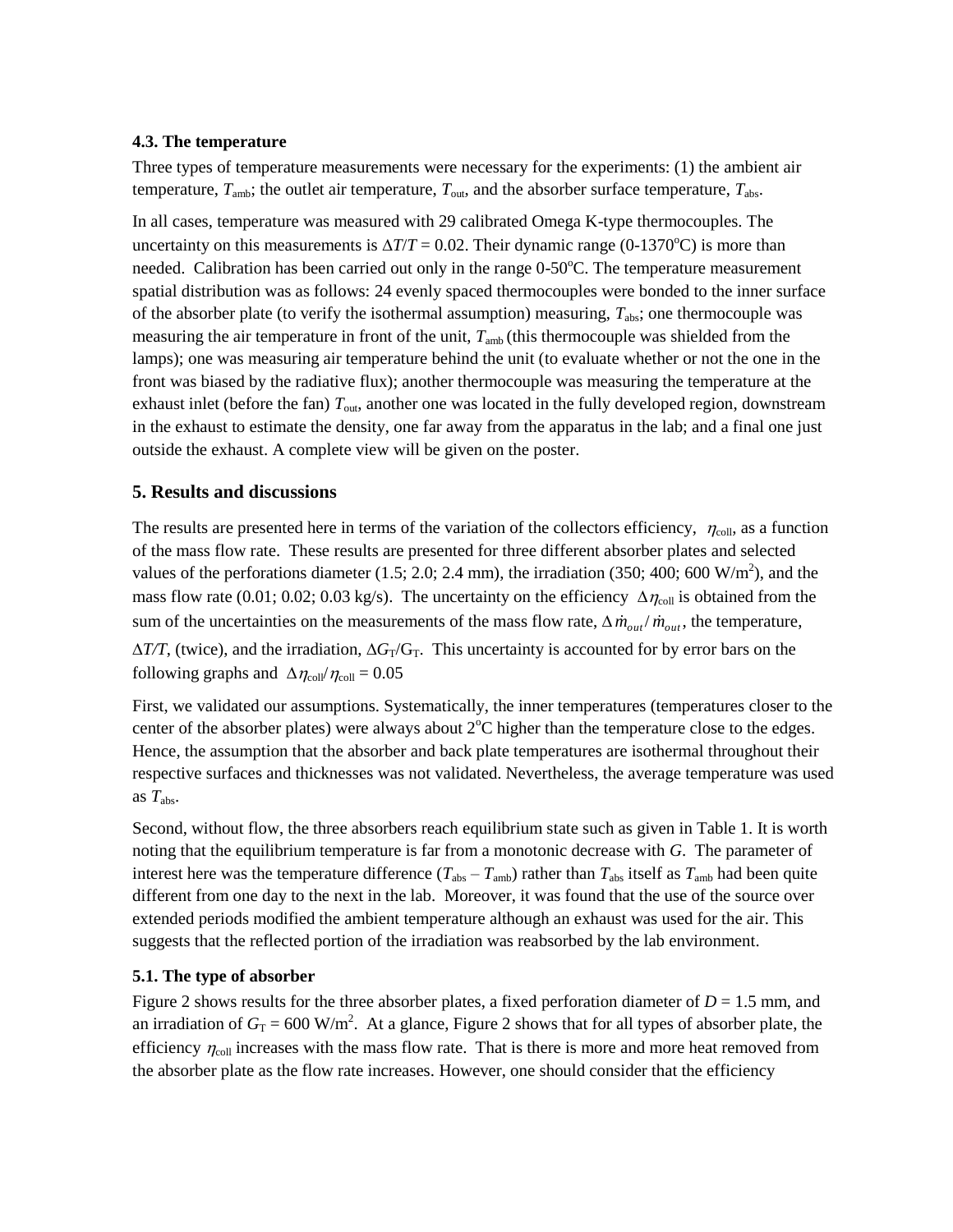presented here does not account for the fan power used to extract the heat and that at high flow rates this power could overwhelm the heat recovery.

| Equilibrium temperature, $T_{\text{abs}}$ [ <sup>o</sup> C] | $G_T = 600$ [W/m <sup>2</sup> ] | $G_T = 400$ [W/m <sup>2</sup> ] | $G_T = 350$ [W/m <sup>2</sup> ] |
|-------------------------------------------------------------|---------------------------------|---------------------------------|---------------------------------|
| Absorber 1                                                  | $36^{\circ}$ C                  | $33^{\circ}$ C                  | $31^{\circ}$ C                  |
| Absorber 2                                                  | $56^{\circ}$ C                  | $49^{\circ}$ C                  | $46^{\circ}$ C                  |
| Absorber 3                                                  | $57^{\circ}$ C.                 | $50^{\circ}$ C                  | 47°C.                           |

Table 1. Equilibrium absorber plates temperatures.

The efficiency increases as the source provides enough energy (absorbed accordingly by the absorbers) to sustain a sufficient high outlet air temperature, *T*out., despite the higher pumping rate. Also, with increasing mass flow rate, the equilibrium temperature of the surface decreases and this restrict the radiative emission from the absorber to the surroundings [4].

The uncoated absorber (denoted abs 1), as expected, shows the worst performance as its absorbtivity in the range  $0.4 \mu m < \lambda < 0.9 \mu m$  is very low compare to the other two. For the ongoing results, abs 1 will not be discussed.

The efficiency of abs2 and abs3 are in the same range and globally the three curves presented in Fig.2 are in good agreement with the equilibrium temperatures presented in Table 1.





#### **5.2. The perforation diameter**

Figure 3 explores the variation of the efficiency  $\eta_{\text{coll}}$  with the mass flow rate for the three perforation diameters  $D= 1.5$ ; 2.0; 2.4 mm with a fixed irradiation  $G_T = 600$  W/m<sup>2</sup>. Fig 3 presents results for the black absorber and shows that for the same mass flow rate, smaller holes induce higher velocities and more heat transfer from the plate to the air with a net impact on the efficiency [6]. For the other two absorbers (results not shown), the perforation diameter had no net effect as all curves more or less collapse to a single one within the uncertainty on the measurements.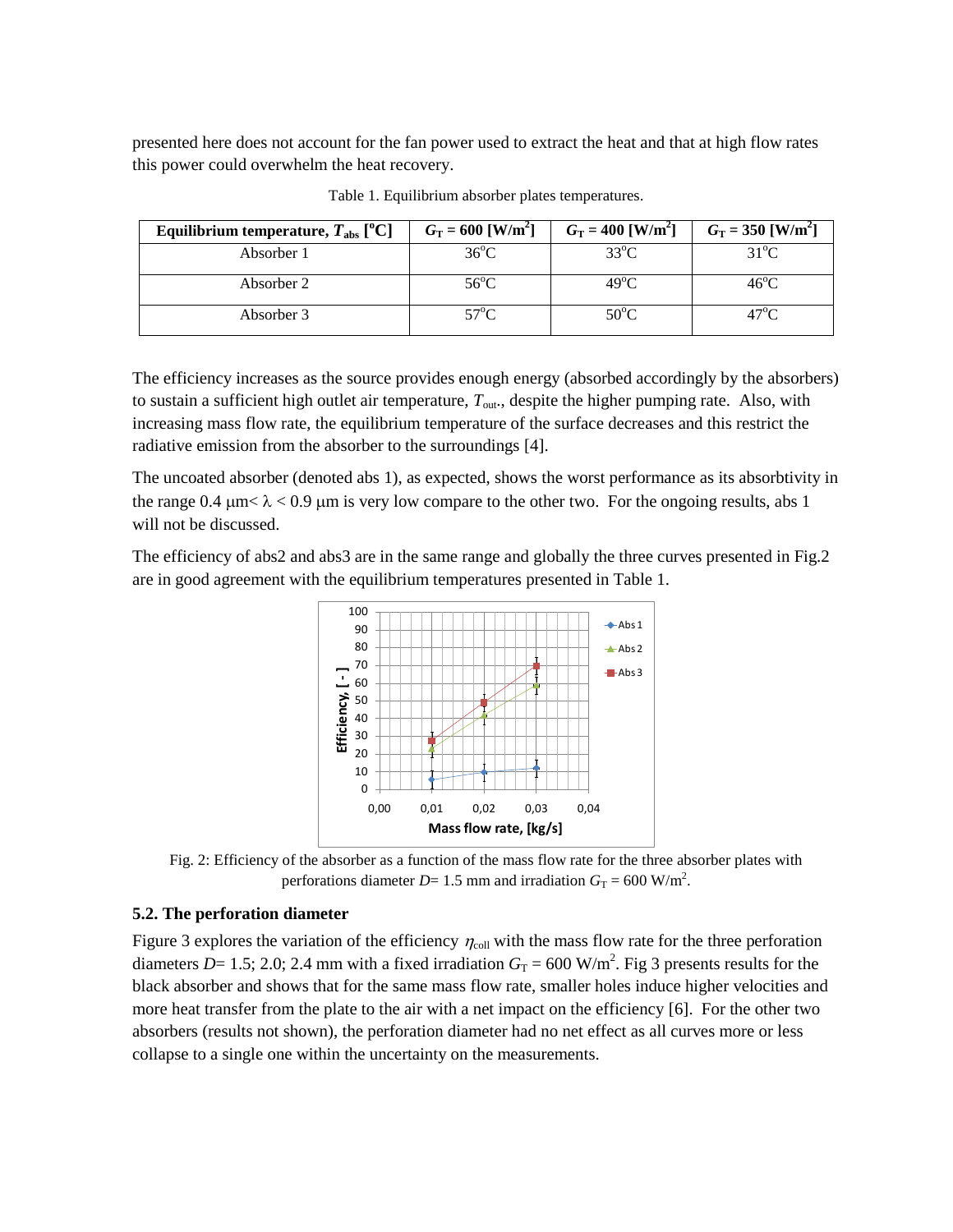

Fig. 3: Efficiency of the black absorber (abs 3) as a function of the mass flow rate for the three different perforation diameters with irradiation  $G_T = 600$  W/m<sup>2</sup>.

#### **5.3. The radiative heat flux**

Figure 4 shows the variation of the efficiency with the mass flow rate for the three values of the irradiation  $G_T = 600$ ; 400; and 350 W/m<sup>2</sup> with a fixed perforation diameter  $D = 2.0$  mm. Fig 4 presents results for the black absorber and shows that the highest irradiation has the lowest efficiency. This is not surprising as a high irradiation will induce a higher surface temperature and therefore a higher radiative flux from the plate to the surroundings, *Q*abs-sur [4]. For the other two values of irradiation, the uncertainty on the value of  $\eta_{coll}$  makes it impossible to state anything. A similar behavior was obtained for the selective paint and uncoated surface (not shown). It is worth noting that although a poor efficiency is obtained for the highest flux, the heat recovery,  $Q_{\text{util}}$ , is higher than for the other two cases.



Fig. 4: Efficiency of the black absorber (abs 3) as a function as a function of the mass flow rate for the three different incident irradiation  $G_T$  for  $D=2.0$  mm.

#### **6. Concluding remarks**

In a lot of its regions, Canada has a climate tailored for solar air preheating devices because of abundant irradiation and high needs for heating. These conditions are even improved in winter when the snow cover boosts the effective irradiance on a vertical wall. As in 2011, the Canadian patent of